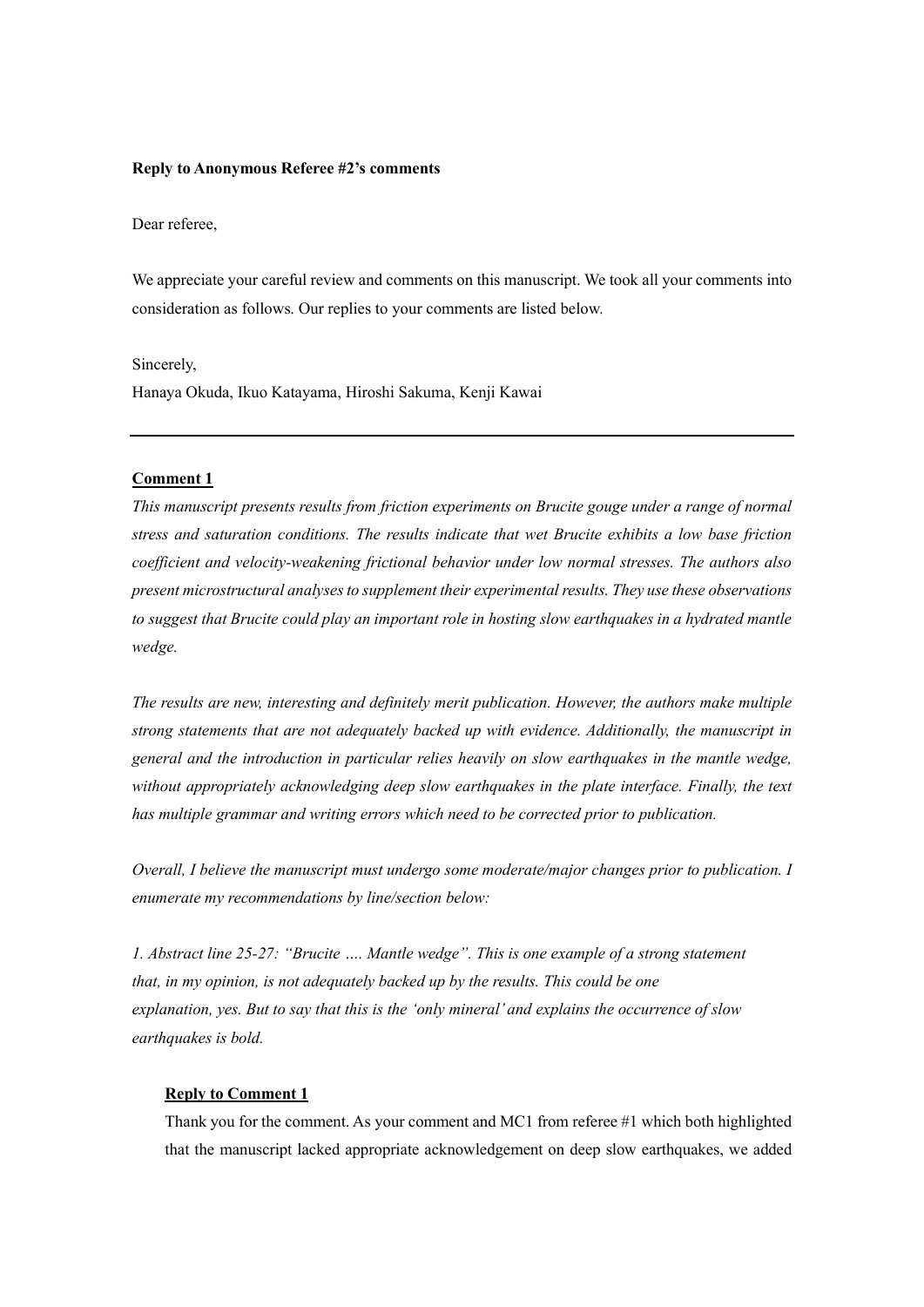explanations of slow earthquakes at mantle wedge depth in the first paragraph. Please refer to the replies to MC1 from referee #1 and Comment 6 from referee #2. We modified some parts of our manuscript to tone them down, For example, regarding the sentence "Brucite … mantle wedge.", according to the comment and DC5 from referee #1, we edited the sentence (lines 26–28 in the marked-up manuscript) to tone it down as follows:

(Before) Brucite is found to be the only mineral that has a low friction coefficient and exhibits unstable frictional behavior under hydrated mantle wedge conditions, explaining the occurrence of slow earthquakes in the mantle wedge.

(After) Among serpentinite-related minerals, weak and unstable frictional behavior of brucite under the hydrated mantle wedge conditions may play a role in slow earthquakes at the subduction plate interface in the mantle wedge.

## Comment 2

#### 2. Lines 44-49: This is a long sentence that should be broken down for readability.

## Reply to Comment 2

We modified the sentence (lines 89–93 in the marked-up manuscript) as follows:

(Before) Despite a variety of previous experimental investigations of the frictional properties of antigorite and talc (Hirauchi et al., 2013; Moore et al., 1997; Moore and Lockner, 2007, 2008; Okazaki and Katayama, 2015; Reinen et al., 1994; Sánchez-Roa et al., 2017; Takahashi et al., 2007; Tesei et al., 2018), brucite has rarely been considered in previous studies compared with other serpentinite-related minerals, which might be due to the fact that it is difficult to detect brucite under natural conditions because of its finegrained nature (Hostetler et al., 1966).

(After) Many previous experimental studies investigated the frictional properties of antigorite and talc (Hirauchi et al., 2013; Moore et al., 1997; Moore and Lockner, 2007, 2008; Okazaki and Katayama, 2015; Reinen et al., 1994; Sánchez-Roa et al., 2017; Takahashi et al., 2007; Tesei et al., 2018). However, brucite has rarely been considered in previous studies as it is challenging to detect brucite under natural conditions because of its fine-grained nature (Hostetler et al., 1966).

## Comment 3

3. Lines 54-55: "Because Brucite is stable….mantle wedges." I understand that 'stable' here does not refer to frictional stability. However, because it is being used in the context of sliding friction, this makes for a very confusing sentence. I recommend some alternate wording to indicate the presence/detectability of Brucite.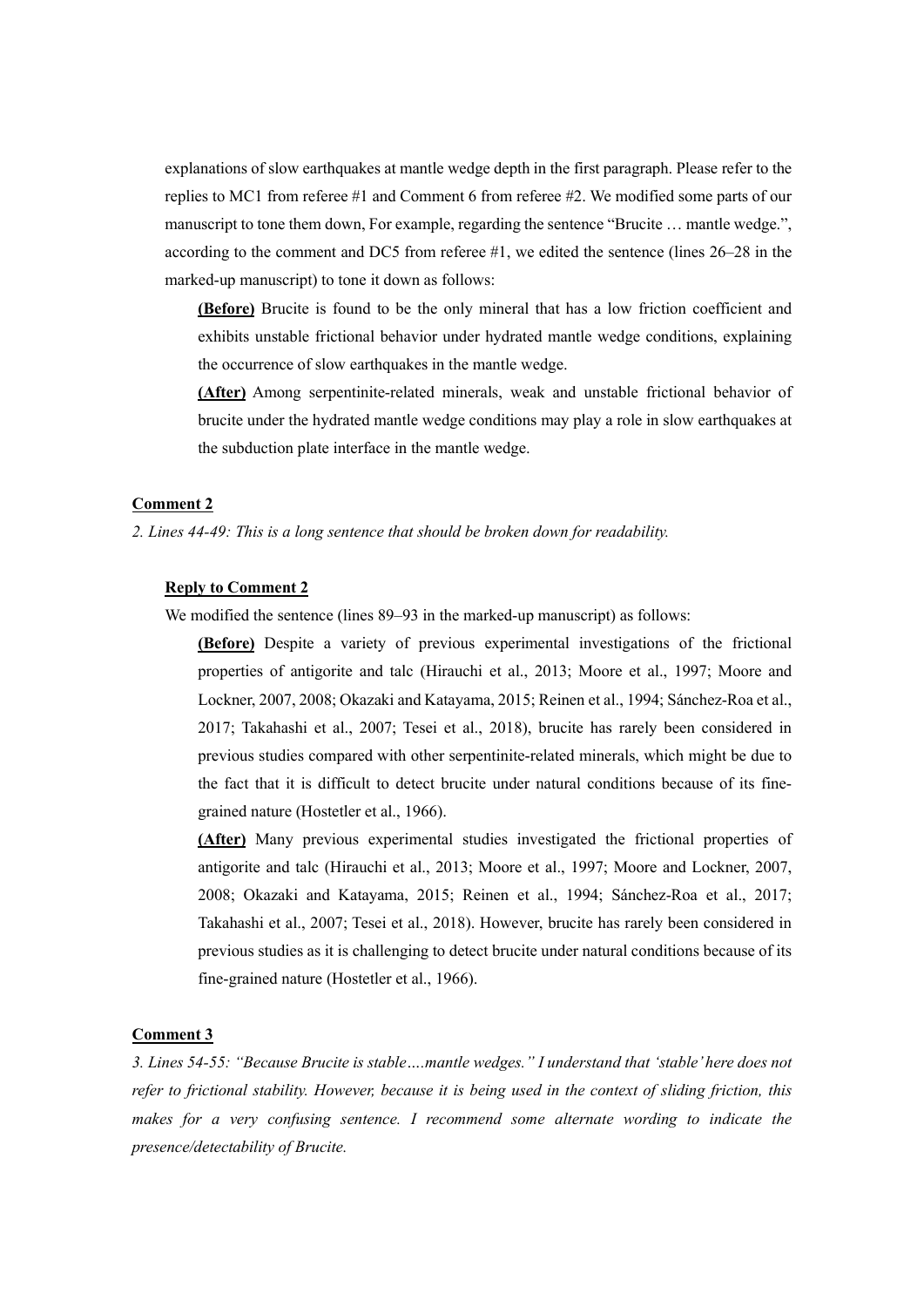# Reply to Comment 3

We would use "brucite stably exists" or "thermodynamically stable" instead of just saying "brucite is stable" to avoid confusion. We also modified Discussion as well as Introduction.

#### Comment 4

4. Lines 56 – 62: "Only a few…temperature". This is a good introduction describing the friction of Brucite. However, it lacks any information about the stress state of these experiments in literature. Since, this manuscript is about the role of normal stress, it would be useful to mention the stresses used for these expts.

## Reply to Comment 4

Per this comment, we added the stresses used in previous studies (line 120 in the marked-up manuscript) as follows:

(Before) Only a few previous experimental studies have been conducted on the frictional properties of brucite.

(After) Only a few previous experimental studies under high normal stress conditions of 100 or 150 MPa have been conducted on the frictional properties of brucite.

#### Comment 5

5. Lines 62-65: Another sentence that could be broken down to enhance readability.

#### Reply to Comment 5

According to this comment, we modified the sentence (lines 127–130 in the marked-up manuscript) as follows:

(Before) Because the friction coefficient of the serpentinite gouge can be lowered by approximately  $\sim$ 10–15 % due to the presence of brucite (Moore et al., 2001) in addition to velocity-weakening behavior of brucite under certain conditions, the frictional characteristics of brucite might affect earthquake nucleation processes at mantle wedges.

(After) The friction coefficient of a serpentinite gouge can be lowered by approximately  $\sim$ 10–15 % due to the presence of brucite (Moore et al., 2001). The weakness and velocityweakening behavior of brucite under certain conditions might affect nucleation processes of slow earthquakes at the subduction plate interface in the mantle wedges

# Comment 6

6. Lines  $65 - 69$ : "Although....mantle wedges" These statements are made matter-of-factly but the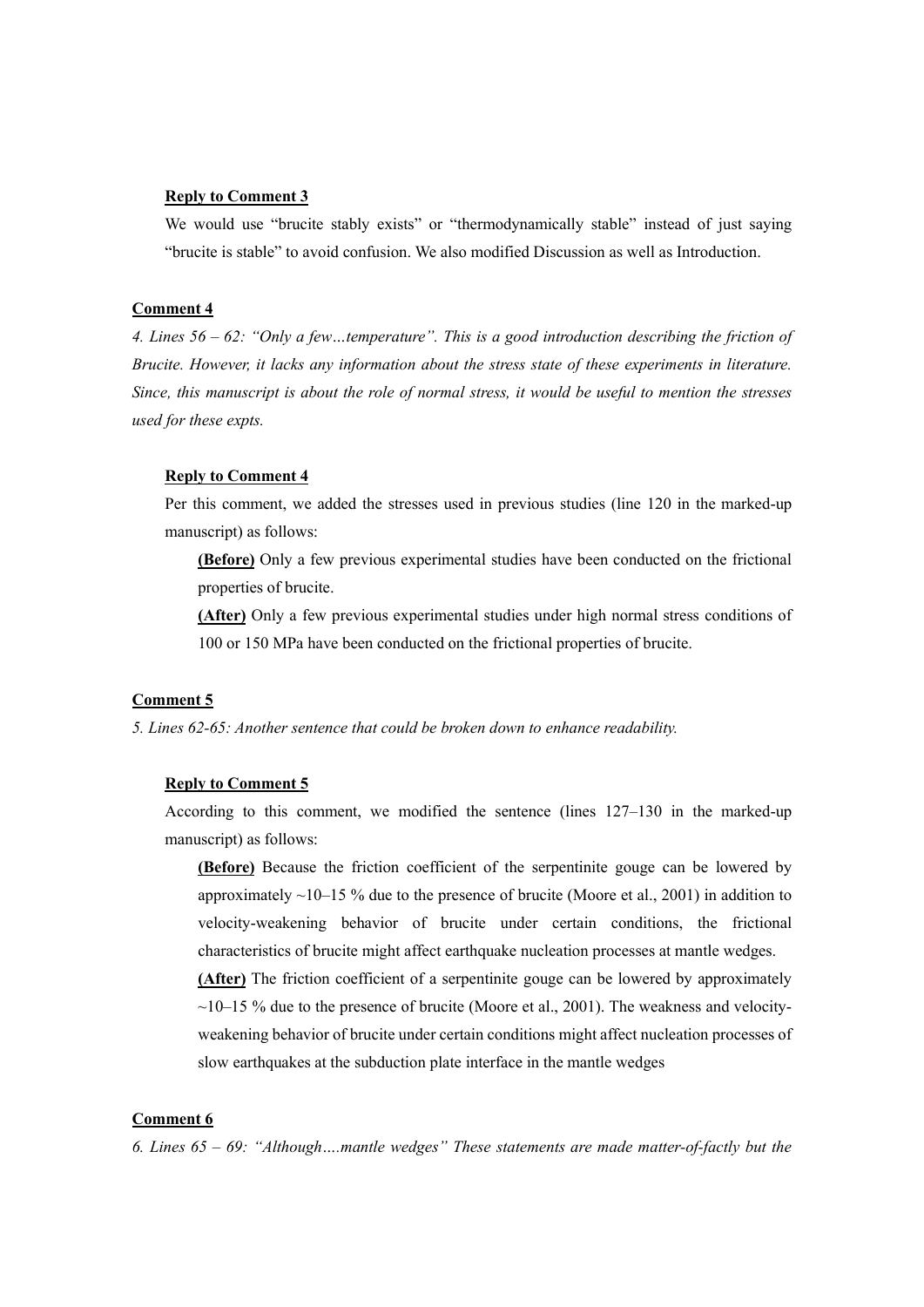links between them are not clear to me and don't follow very easily. I don't understand why brucite is key to understanding slow earthquakes just because there have been observations of slow earthquakes at mantle wedge depths. This might also be a good spot to introduce slow earthquakes as a transitional phenomenon between dynamic seismicity and stable creep.

#### Reply to Comment 6

Thank you for your comment, with which we agree. This part was moved to the first paragraph and modified according to referee #1's comment (MC1 in referee #1's comments; lines 38–51 in the marked-up manuscript). In the modified part, we first mentioned the classical opinion that the serpentinite in the mantle wedge might contribute to the aseismic behavior below the seismogenic zone's downdip limit. Then, we explained the occurrence of slow earthquakes in the mantle wedge, whose mechanisms are still debated but possibly related to the serpentinite layer. Thus, we focused on the frictional properties of serpentinite. These sentences would be followed by reviewing low effective normal stress conditions at the subduction plate interface, and previous experimental studies on serpentinite and brucite in the following paragraphs. After introducing the frictional behavior of brucite, we stated the importance of brucite for the slow earthquakes in the mantle wedge.

In addition to the modification suggested by referee #1 shown above, we added some sentences about the slow earthquakes according to this comment (referee #2 comment 6) in lines 131–138 in the marked-up manuscript.

# Comment 7

7. Lines 70 -85: This paragraph is probably better suited near the introduction to the frictional behavior of Brucite. Right now, the authors talk about Brucite friction, then about the mantle wedge, then back to Brucite friction and normal stress.

## Reply to Comment 7

According to the comment, we moved a part of this paragraph into the third paragraph (lines 68– 79 in the marked-up manuscript) before the paragraph introduces previous studies on brucite friction.

#### Comment 8

8. Lines 83-85: Again, this role of Brucite is being boldly overstated at this point as the only conceivable possibility.

## Reply to Comment 8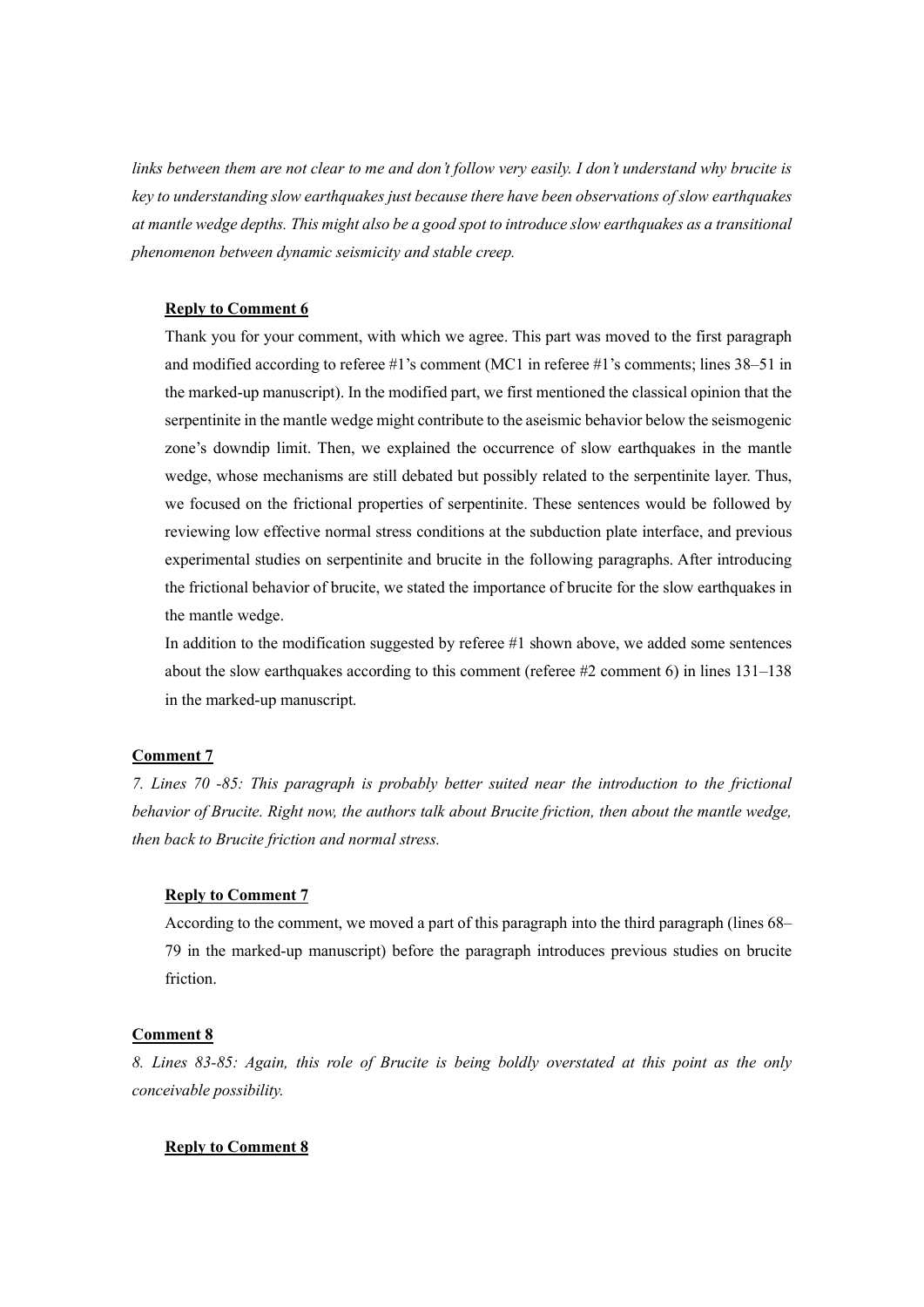According to this comment and the comment DC18 by referee #1, we removed this sentence. Based on this study, we think that brucite may play a key role in the nucleation of slow earthquakes in the mantle wedge. In the Introduction, however, readers cannot access enough information to reach this conclusion; therefore, we removed the sentence from the Introduction.

## Comment 9

9. Line 90: Is WAKO a company?

# Reply to Comment 9

Yes, WAKO (FUJIFILM Wako Pure Chemical Corporation) is a Japanese company for chemical materials. We modified the text (lines 168–171 in the marked-up manuscript) as follows:

(Before) WAKO (After) FUJIFILM Wako Pure Chemical Corporation

#### Comment 10

10. Line 94: What is the thickness of these gouge layers? Also, was there any mechanism to prevent the gouge 'paste' from squeezing out of the sides in the wet experiments?

#### Reply to Comment 10

At the steady state, gouge thickness was 400 and 150 μm for dry and wet experiments, respectively. As reduction of gouge thickness before the steady state was about 150 and 200 μm for dry and wet experiments, respectively (Figs.  $5 & 6$ ), initial gouge thickness was roughly  $550$ and 350 μm, respectively. We did not have any mechanism to prevent the gouge from squeezing out for the wet experiments; therefore, the gouge thickness for wet experiments is narrower than that for dry ones. We added a sentence explaining we did not have any mechanism in the Method section at lines 190–192 in the marked-up manuscript. We also stated this in the Result (lines 388–389 in the marked-up manuscript).

## Comment 11

11. Line 100: How did you ensure/measure saturation? Presumably mixing the brucite with distilled water alone simply ensures that the gouge is wet, not that it is saturated and all the pore volume is filled with water.

## Reply to Comment 11

Because we did not place the system in the vacuum condition, it is not easy to ensure the saturated condition in our study. Therefore, we should use "water-wet condition" instead of "water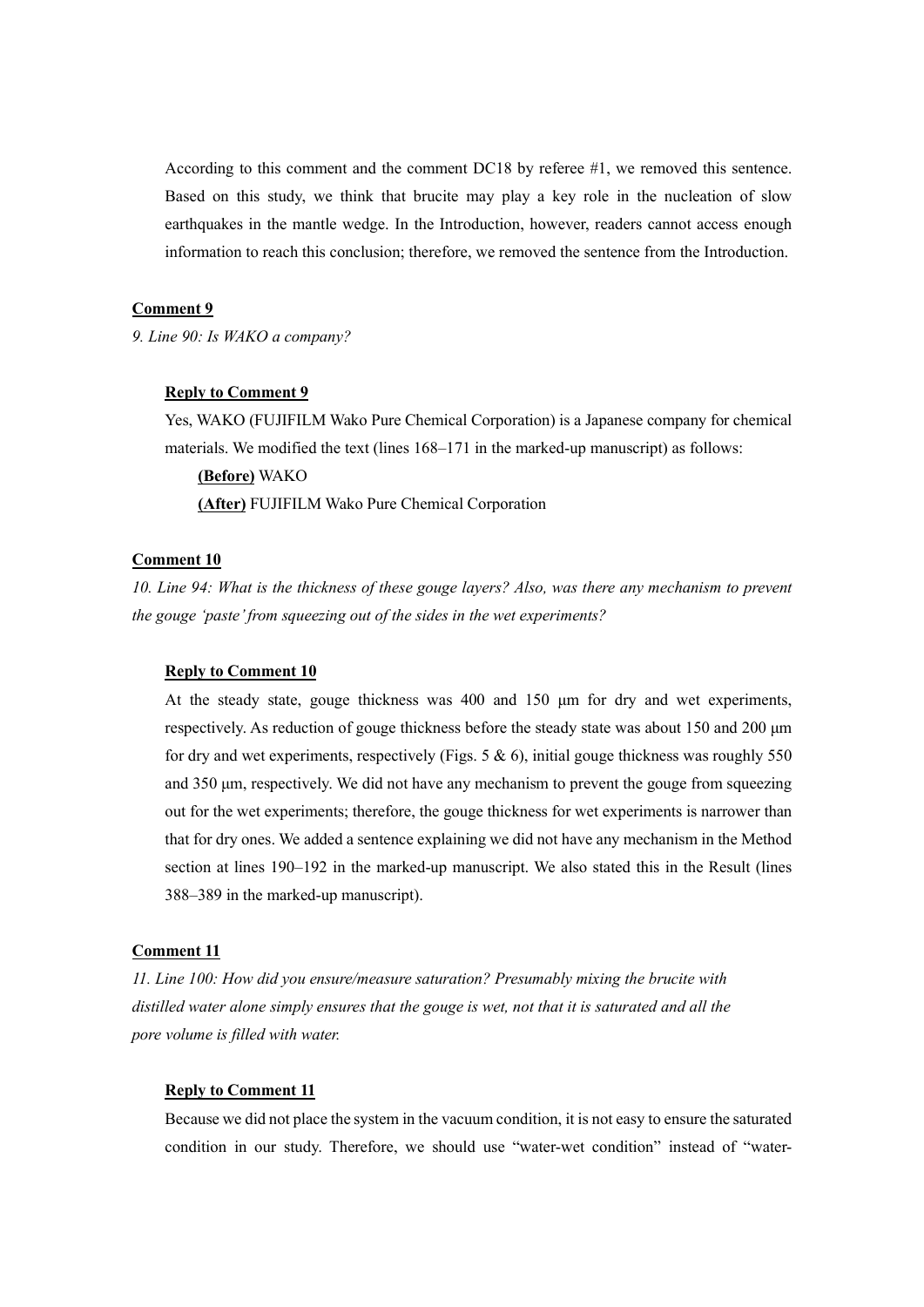saturated" condition. We modified the text as follows (line 190 in the marked-up manuscript):

(Before) water-saturated conditions

(After) water-wet conditions

Please also refer to the DC22 from referee #1.

## Comment 12

12. Lines 125-126: Are these cohesion values from literature? If so, please cite your sources.

#### Reply to Comment 12

The cohesion values were obtained in this study; therefore, we modified the sentences of lines 208–210 in the marked-up manuscript as follows:

(Before) Note that cohesion was not considered because the cohesion stresses were 0.36 and 0.47 MPa for the dry and wet cases, respectively, which are much smaller than the tested normal stress conditions.

(After) Note that cohesion stresses were 0.36 and 0.47 MPa for dry and wet cases, respectively, calculated by linear regression of shear stress and normal stress of all the experiments. Because the obtained cohesion stresses were too small to affect the friction coefficients, the cohesion stress was not considered in this study.

Please note that this modification includes the DC24 by referee #1's comment.

## Comment 13

13. Lines 149-150: Not sure if I agree with this entirely. Yes, within the framework of the aging law in sliding of rough interfaces, the dc reflects asperity diameter in some fashion. However, in the context of gouge experiments with a given porosity, one may also consider the alternative interpretation of dc as the width of a localized shear zone (Marone & Kilgore, 1993) as an appealing definition.

#### Reply to Comment 13

Thank you for the suggestion. We agree with the comment that  $d_c$  may be related to the shear localization as proposed by Marone and Kilgore (1993). Based on our microstructural analysis, thickness of the shear band was 10 and 20 μm for the dry and wet experiments, respectively, indicating that the degree of shear localization for the dry experiment was higher than that for the wet experiment. Although we are not sure whether this difference in shear band thickness can quantitatively explain the difference in dc between dry and wet experiments,  $d_c$  values for wet experiments were larger than those for dry experiments, consistent with the relationship between the shear localization and  $d_c$ . Therefore, we added some sentences about the relationship between  $d_c$  value and shear localization in the Method section (lines 245–252 in the marked-up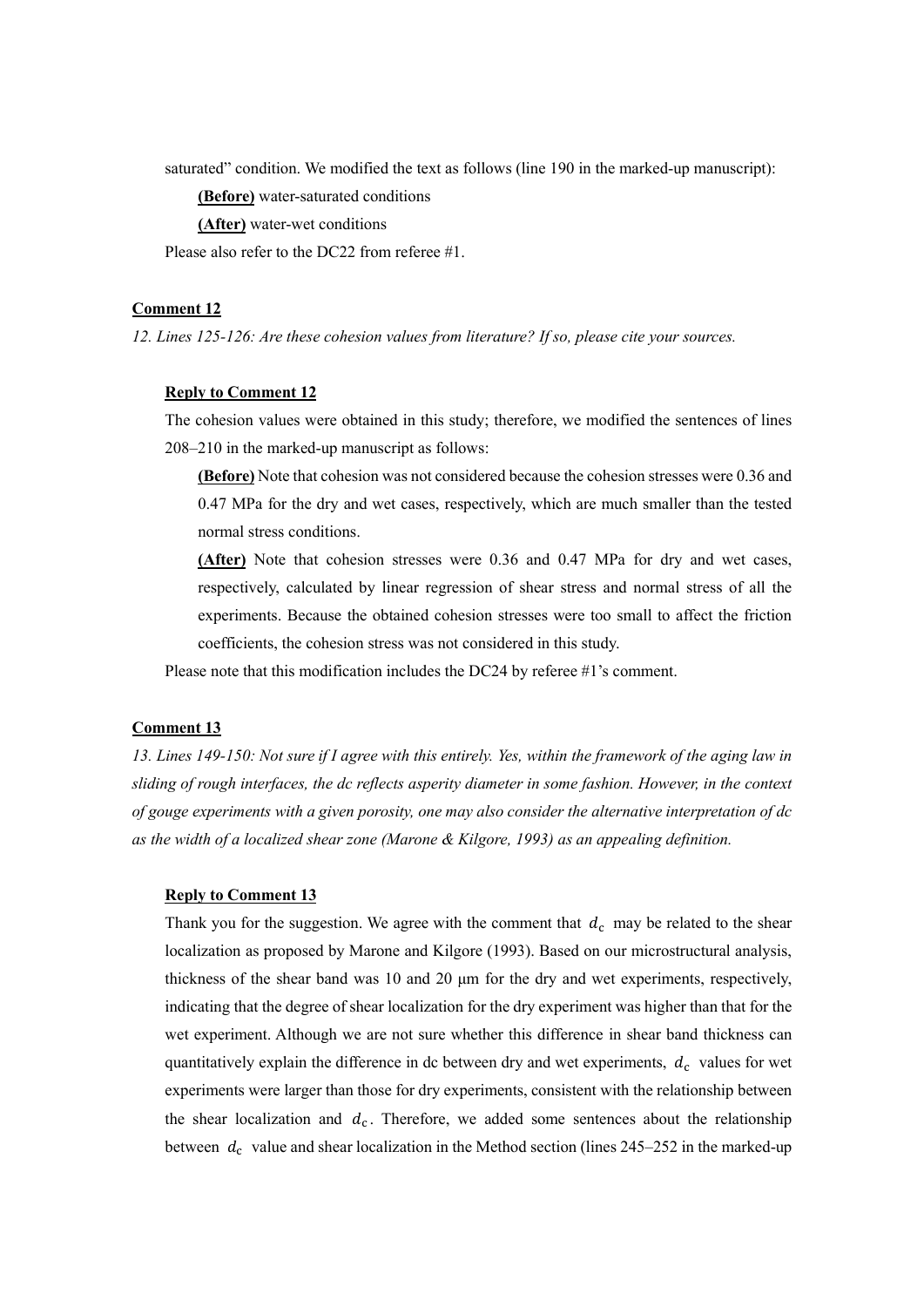manuscript), and also added some sentences about the difference between dry and wet experiments in the Results section (lines 422–426 in the marked-up manuscript).

## Comment 14

14. Lines 153-154: I understand the point the authors are trying to convey here, but this statement is very strong. Yes, there is an ongoing debate as to the choice of a 'right' constitutive law. However, stating that the value of  $a - b$  is 'more' critical needs additional evidence or citations. One might argue that the roles of dc, stiffness k etc. are just as important.

#### Reply to Comment 14

We agree with this comment. Further, referee #1 left a comment about this sentence (DC31). We would like to use  $a - b$  because  $a - b$  value is the essential component to control earthquake nucleation processes, but our sentence does not appropriately describe our aim. Therefore, we modified the text (lines 247–252 in the marked-up manuscript) as follows:

(Before) Although there are still debates on the choice of constitutive laws (Bhattacharya et al., 2015, 2017; Marone, 1998), the value of  $a - b$  is more critical for seismic activities. (After) Although there are still debates on the choice of constitutive laws (Bhattacharya et al., 2015, 2017; Marone, 1998), as all constitutive laws give the same result on  $a - b$ , we calculated the value of  $a - b$  by using separately obtained a and b with the aging law. The focus of this study will be the  $a - b$  value because it plays an essential role in the nucleation process of earthquakes. However, other parameters like  $d_c$  and stiffness are also important to the nucleation process, and therefore, those parameters should be assessed in future studies.

## Comment 15

15. Lines 221-223: "The a-b …. Values." Why does an identical a-b value for up and downsteps necessarily imply that normal stress conditions control this? For a given set of velocities, a-b is independent of the normal stress anyway, so I don't understand this connection.

#### Reply to Comment 15

We agree with this comment and DC53 by referee #1. We cannot strongly say that the normal stress controls the  $a - b$  values; therefore, we deleted the sentence and just stated that the  $a - b$  $b$  values do not differ between upsteps and downsteps (lines  $329-330$  in the marked-up manuscript) as follows:

(Before) The  $a - b$  values obtained for the upsteps and downsteps insignificantly differ (Figs. 4a and b), which implies that the normal stress condition mainly controls the  $a - b$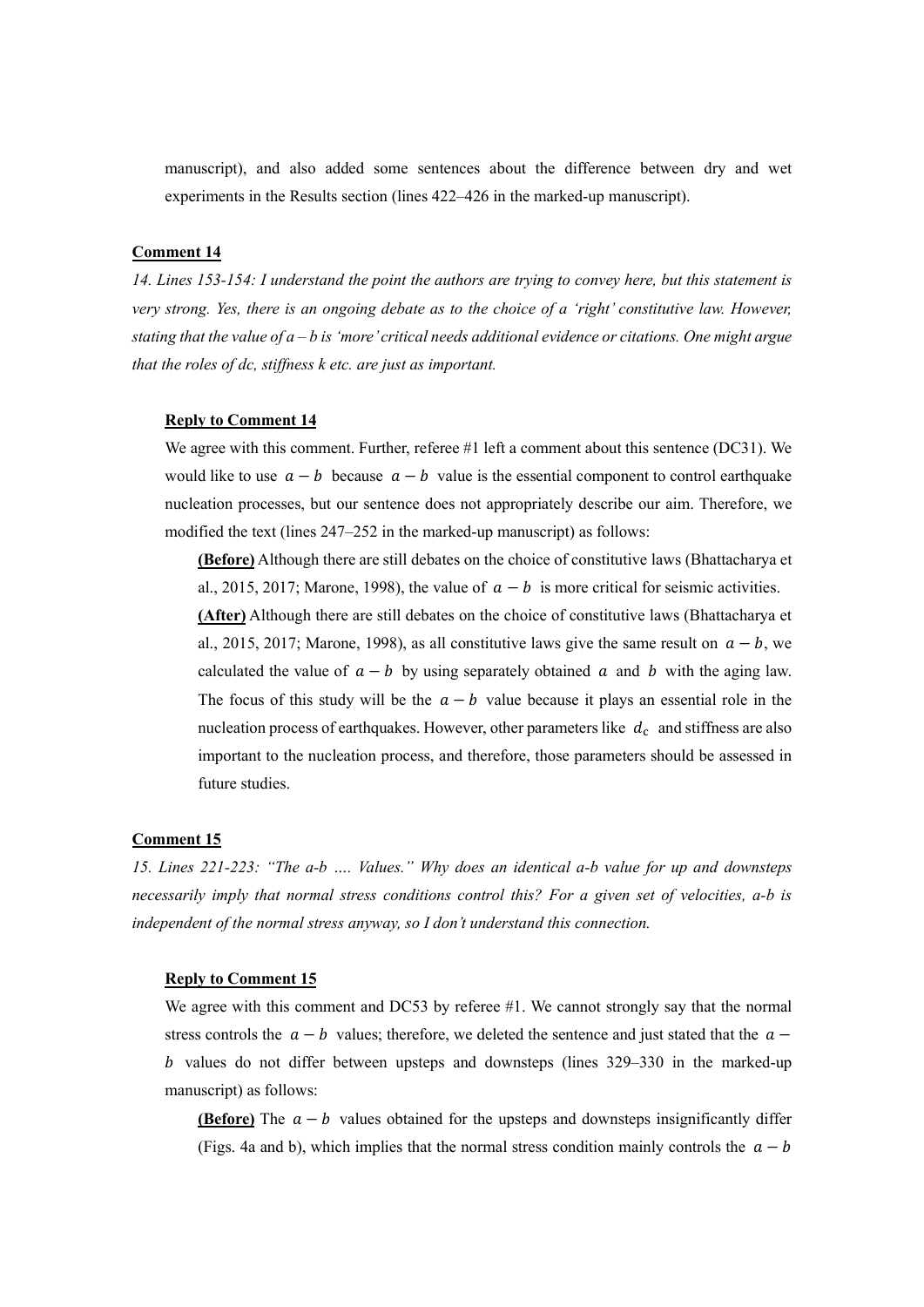values.

(After) The  $a - b$  values obtained for the upsteps and downsteps insignificantly differ (Figs. 4a and b).

### Comment 16

16. Lines 231 – 234: "Although…smaller than b1". Yes, b2 is often smaller than b1 and its effect is small, but is dc2 is also smaller? Often, in a 2 state veriable framework,  $dc2 \gg dc1$ .

#### Reply to Comment 16

In this study, we observed that  $d_{c2}$  is larger than  $d_{c1}$  (Fig. 4) as commented. Because we mainly focus on the  $a - b$  value in this study, we did not mention the large  $d_{c2}$  value in the original manuscript. However, we would like to note the value of  $d_{c2}$  as follows (lines 345–348) in the marked-up manuscript):

**(Before)** Although the second variables  $b_2$  and  $d_{c2}$  were introduced in certain experiments (HTB575 and HTB598), their effects on the frictional characteristics are small because the  $b_2$  values are much smaller than  $b_1$  (Fig. 4e and Table S1).

(After) Note that the second variables  $b_2$  and  $d_{c2}$  were introduced in two experiments (HTB575 and HTB598). However, their effects on the earthquake nucleation process, that is,  $a - b$  value, are small because the  $b_2$  values are much smaller than  $b_1$ , although  $d_{c2}$ value is much larger than  $d_{c1}$  (Fig. 4e and Table S1).

## Comment 17

17. Figure 4: Please annotate that column 1 is all upsteps and column 2 is downsteps.

## Reply to Comment 17

According to this comment and DC56 by referee #1, we added "upsteps" and "downsteps" in figure 4 as follows: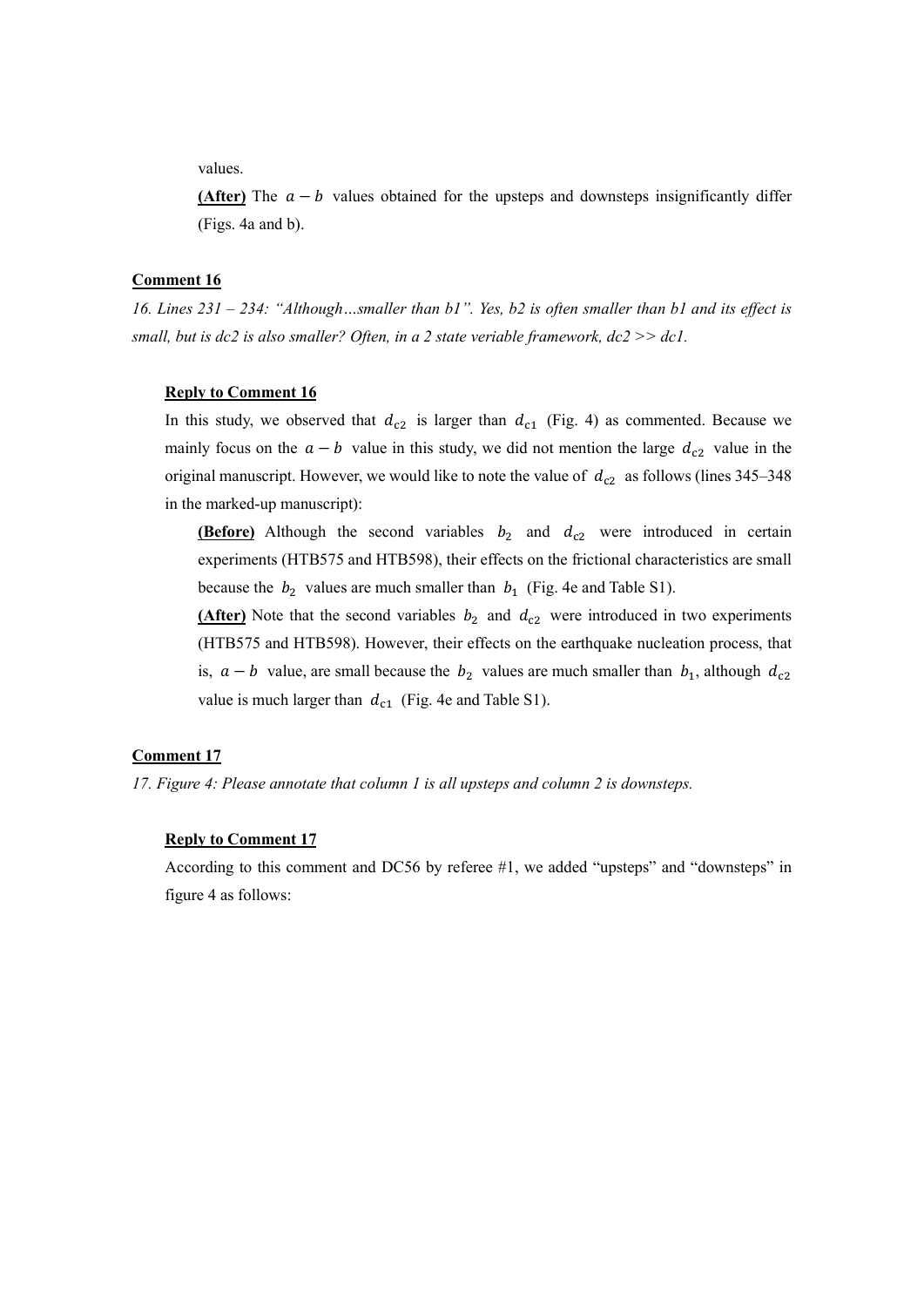(Before)

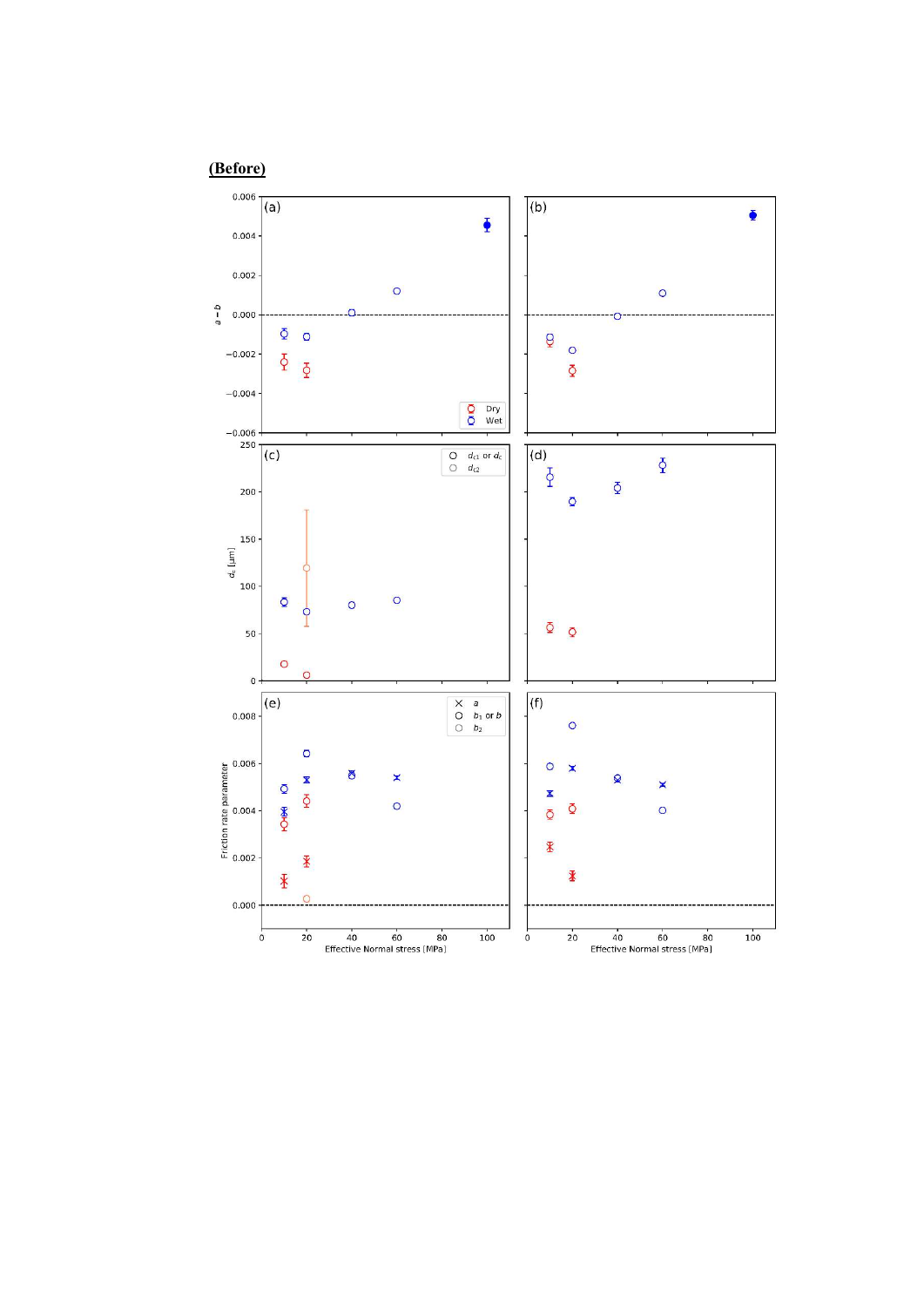# (After)



# Comment 18

18. Lines 257-268: Many of these observations are also consistent with recent works by Kenigsberg et al. (2019, 2020 – JGR) on clay-rich gouges although they document clear Y and P foliations. This may be worth noting.

# Reply to Comment 18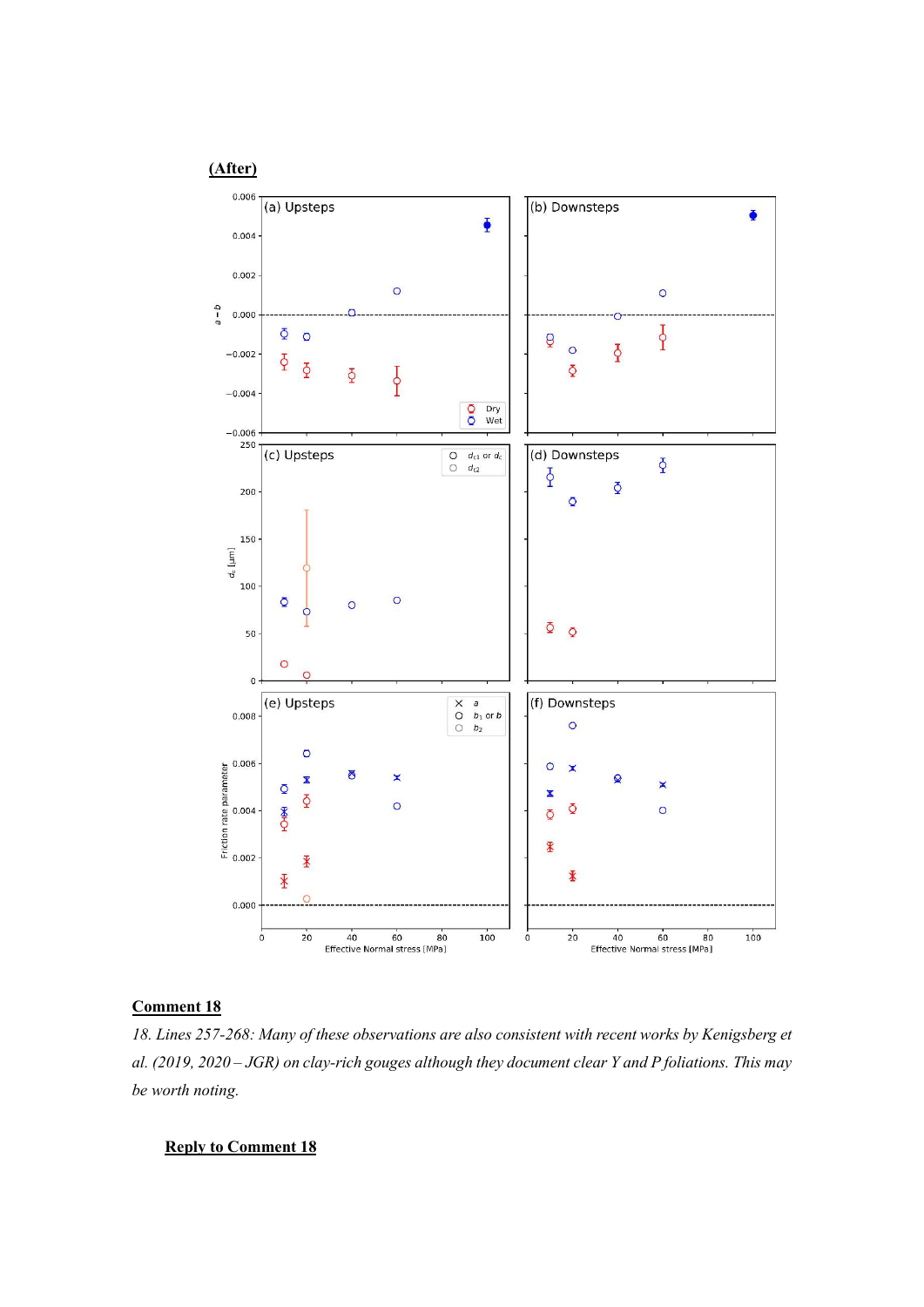Thank you for letting us know about those works. We added Kenigsberg et al. (2019; 2020) in lines 382–383 in the marked-up manuscript.

## Comment 19

19. Lines 310-315: Based on your own sketches in Figs. 5-6, it appears that the deformation could well be accommodated, at least in part, by the Riedel shears. Since there appears to be no additional measurements of gouge compaction/dilation, it seems like the interpretive statements on the location and direction of deformation may be overstated. Also, by stating "constant gouge thickness", do you imply that there was no layer thinning observed in your experiments due to mass loss? This is very surprising.

#### Reply to Comment 19

Based on Figures 5 and 6, we drew arrows along the Riedel shears at the steady state, leading to some ambiguities that the Riedel shears were still active during steady state. However, according to the observations of crystal orientation at the steady state, we found the alignment of the platy particles only along the boundary shear, showing evidence of the contribution of boundary shear to the deformation at the steady state. Notably, we found no crystal orientation along the Riedel shears, supporting that the deformation is likely to localize along the boundary shear. Hence, we removed arrows along the Riedel shears from Figures 5d and 6c, which may have caused readers to infer that the Riedel shears were still active during the steady state. Please also refer to MC3 and DC67 from referee #1.

Regarding the constant gouge thickness, it is hard to quantitatively say that no mass loss had occurred. After some experiments, however, we "opened" the blocks and confirmed that the whole area of the block surface was filled with brucite gouge. Though a qualitative observation, we think this implies that the mass loss during experiments was little and, therefore, the effect on the experimental results may be negligible.

## Comment 20

20. Lines 316-319: Not sure I understand this statement. Anthony and Marone (2005) refer to the smoothness of grain boundary contacts whereas I assume here you refer to boundary shears, which are more or less ubiquitous regardless of the smoothness of grain boundary contacts. I don't believe they are directly comparable as you have done here.

## Reply to Comment 20

We referred to Anthony & Marone (2005) here because they compared the forcing blocks with smooth and rough surfaces in addition to the rounded and angular particles. In their study, friction